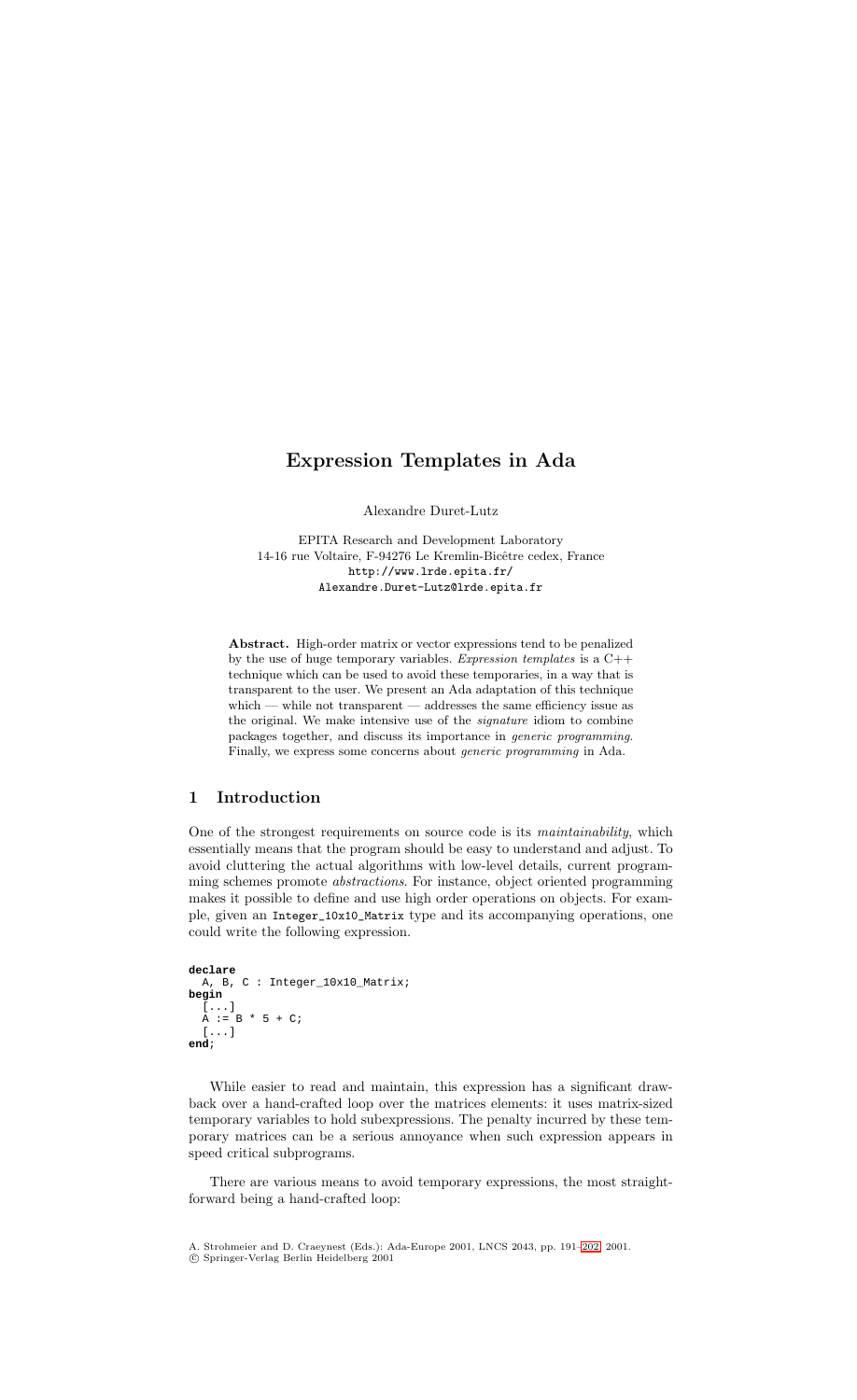```
declare
   A, B, C : Integer_10x10_Matrix;
begin
   [...]
   for Row in Integer_10x10_Matrix'Range (1) loop
     for Col in Integer_10x10_Matrix'Range (2) loop
       A (Row, Col) := B (Row, Col) * 5 + C (Row, Col);
     end loop;
   end loop;
   [...]
end;
```
The expression now uses integer-sized temporaries (which can fit in registers) instead of matrix-sized temporaries (requiring memory usage). It is much faster but less readable, and can get cryptic when the expression become complex.

Other alternatives provide both efficiency and conciseness. Domain Specific Languages extend the underlying language, and "compilers" convert programs from the extended syntax to the native language; this however require an external tool. expression templates technique described below makes only use of the existing C++ languages features.

Since templates were introduced to  $C_{++}$ , and more significantly since the introduction of STL [\[16,15\]](#page-11-0), the  $C++$  community developed a set of programming techniques globally referred to as meta-programming (for they abuse the compiler to perform computation or transformations at compile time) [\[11,12\]](#page-10-0). Most of these techniques are rather  $C++$  specific because they rely on template specialization, a construction which is not available in Ada (see section [5.4\)](#page-8-0). However this article presents an attempt to adapt one of these techniques to Ada.

In 1995, the  $C++$  generic programming community introduced the expression templates [\[18,](#page-11-0)[7,4\]](#page-10-0). Expression templates is a  $C_{++}$  programming technique which allows expressions like the first example of this section to be compiled like the second, i.e., preventing the need for temporary variables. This is a powerful technique that allows to write fast and readable user code; the library, on the other hand, is significantly more complex (mostly because the way template functions are checked, see section [5.2\)](#page-7-0).

In short, the idea is to build a type that represents the expression to assign, and an instance of that type which keeps references to the various subexpressions of the expression. The operators of the expression don't perform any computation, they simply return an object whose type represents the expression (for instance plus<plus<vector<int>,vector<int> >,vector<int> >). The actual computation is delayed until the assignment. This technique is transparent to the user, because the type construction is done by implicit template instantiations.

This paper tackles the adaptation of expression templates to Ada. Section [3](#page-3-0) illustrates our solution with matrix computation, which rely heavily on the use of signatures recalled in section 2, and whose speed is compared to other approaches in section [4.](#page-5-0) Finally, we express some concern about the usage of Ada for generic programming [\[11\]](#page-10-0) in section [5.](#page-6-0)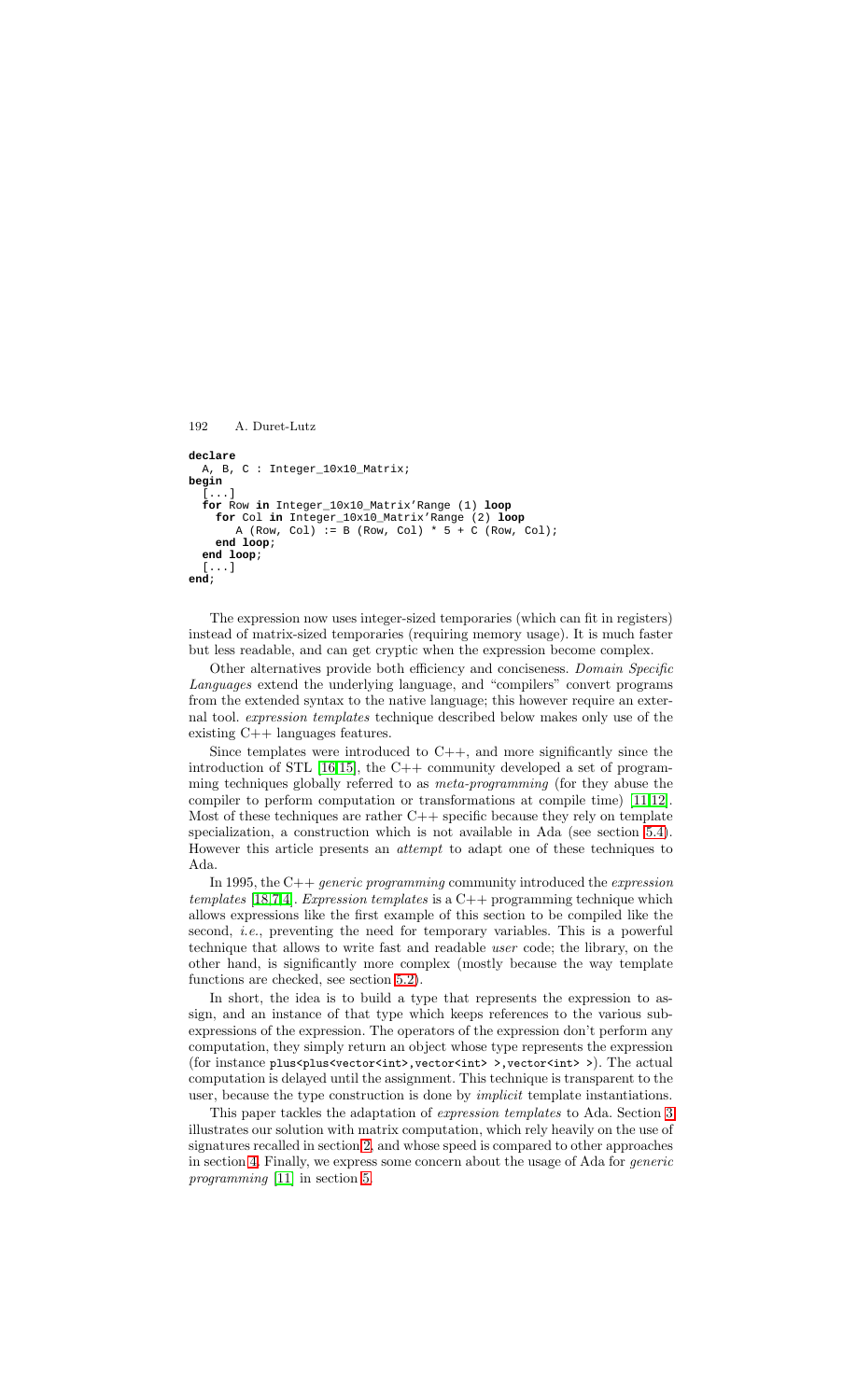### **2 Expressing Concepts with Signatures**

Ada 95 allows generic packages to be used as generic formal parameters. The Rationale  $[8]$  shows one use — also known as *signature* — of this possibility: characteristics of an abstraction are grouped using the formal parameters of a generic empty package.

This feature plays a significant role in generic programming. The STL documentation uses the term concept to designate a set of requirements (types or function definitions, behaviors), but these concepts have no mapping in the C++ syntax: concepts exist only in the documentation, the compiler is unaware of them and therefore it cannot help the programmer. When U. Erlingsson and A. Konstantinou adapted the STL to Ada [\[3,9\]](#page-10-0), they found that *signatures* was the natural way to express concepts.

We will use *signatures* to express the concept of matrix type and matrix expression. In our matrix expression code, we want to let the user supply his own matrix type. For simplicity, we assume that matrices are always stored as double arrays<sup>1</sup>. Therefore we define the *matrix type* concept as a type of values, two ranges, and an array type. An instance of Matrix\_Type will then be used everywhere matrix specifications are needed. The Matrix\_Expression concept, for example, is defined by a matrix type and a function which can return elements from the matrix expression.

```
generic
    type Values is private;
    type Height_Range is range <>;
    type Width_Range is range <>;
    type Array_Type is array (Height_Range, Width_Range) of Values;
package Matrix_Type is end Matrix_Type;
with Matrix_Type;
generic
    with package Matrix_Spec is new Matrix_Type (<>);
    with function Get_Value (At_Row : in Matrix_Spec.Height_Range;
                              At_Col : in Matrix_Spec.Width_Range)
      return Matrix_Spec.Values;
package Matrix_Expression is
    procedure Assign (To : out Matrix_Spec.Array_Type);
end Matrix_Expression;
```
Matrix\_Expression additionally declares the procedure Assign which is defined as follows. It will be used to evaluate a matrix expression while assigning the result to the target matrix.

```
package body Matrix_Expression is
    procedure Assign (To : out Matrix_Spec.Array_Type) is
    begin
       for Row in To'Range (1) loop
          for Col in To'Range (2) loop
            To (Row, Col) := Get Value (Row, Col);
          end loop;
       end loop;
    end Assign;
end Matrix_Expression;
```
 $^{\rm 1}$  Supporting other kind of storage is a matter of adding  ${\tt Get\_Value}$  and  ${\tt Set\_Value}$  in Matrix\_Type and making Array\_Type private.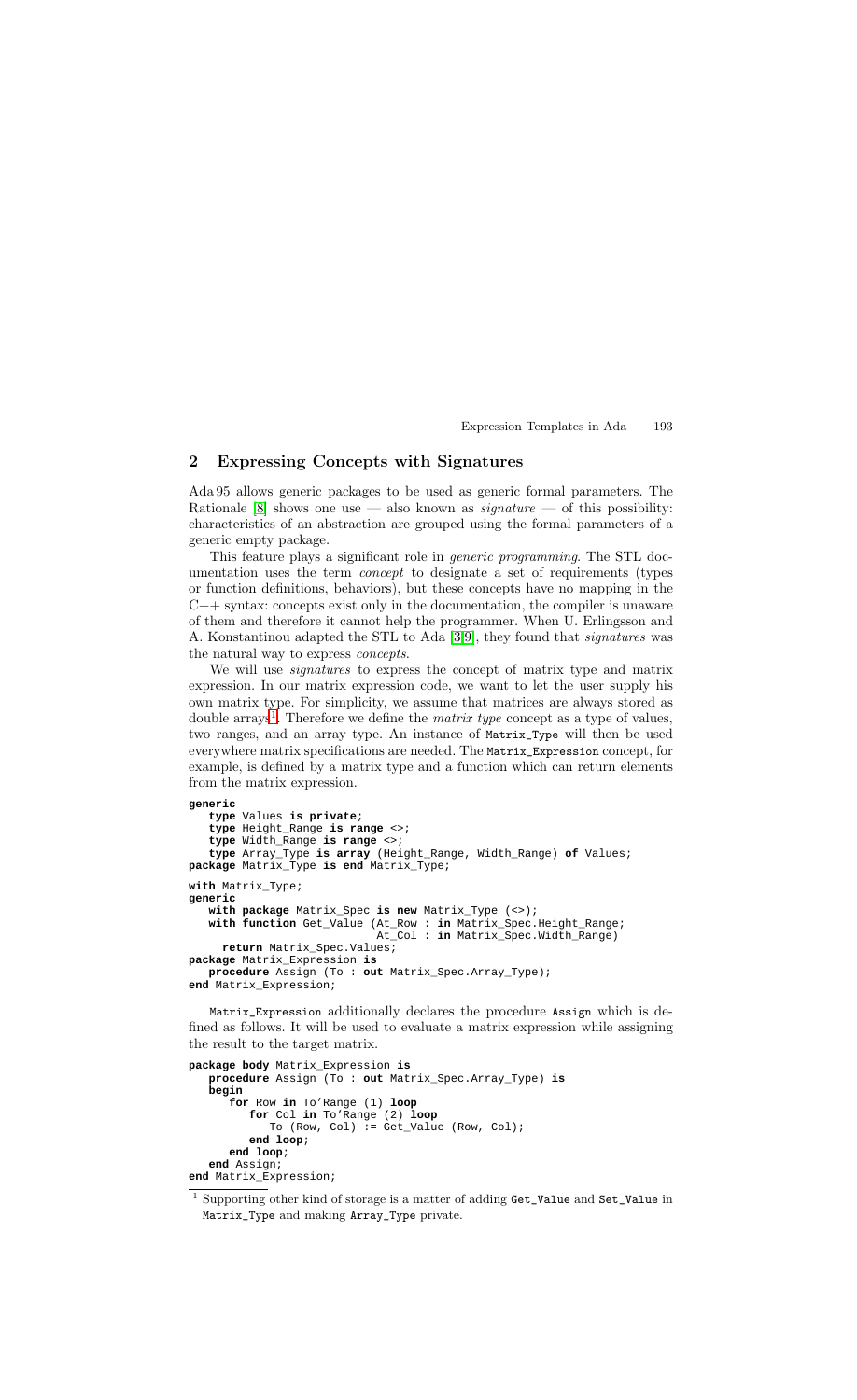<span id="page-3-0"></span>Intuitively, Assign represents the loop we would have written manually, and Get\_Value is used to evaluate the expression at the matrix cells level. Our objective is to build this function by combining generic packages.

## **3 Building Expressions**

Matrix\_Expression is the base building block for our matrix expressions. Our aim is to build a matrix expression from other matrix expressions. For example, given two instances of Matrix\_Expression we want to apply a binary operator (elementwise). This is naturally done using a generic package Matrix\_Operators.Binary parameterized by two matrix expressions and one operator function. Because this package can itself be seen as a matrix expression, it defines an instance of Matrix\_Expression.

```
with Matrix_Expression;
generic
    with package Left_Expr is new Matrix_Expression (<>);
    with package Right_Expr is new Matrix_Expression (<>);
    with function Operator (Left : in Left_Expr.Matrix_Spec.Values;
                            Right : in Right_Expr.Matrix_Spec.Values)
      return Left_Expr.Matrix_Spec.Values;
package Matrix_Operators.Binary is
    function Get_Value (At_Row : in Left_Expr.Matrix_Spec.Height_Range;
                        At_Col : in Left_Expr.Matrix_Spec.Width_Range)
      Return Left_Expr.Matrix_Spec.Values;
    pragma Inline (Get_Value);
    -- Instances of Binary can be seen as a Matrix Expression:
    package Expr is
       new Matrix_Expression (Left_Expr.Matrix_Spec, Get_Value);
end Matrix_Operators.Binary;
```
The supplied operator is actually applied whenever Get\_Value is called.

```
package body Matrix_Operators.Binary is
    function Get_Value (At_Row : in Left_Expr.Matrix_Spec.Height_Range;
                        At_Col : in Left_Expr.Matrix_Spec.Width_Range)
      return Left_Expr.Matrix_Spec.Values
    is
       -- we need to convert At_Row and At_Col to
       -- the range types used by the right expression.
       subtype Rh is Right_Expr.Matrix_Spec.Height_Range;
       subtype Rw is Right_Expr.Matrix_Spec.Width_Range;
    begin
       return Operator (Left_Expr.Get_Value (At_Row, At_Col),
                        Right_Expr.Get_Value (Rh (At_Row), Rw (At_Col)));
    end Get_Value;
end Matrix_Operators.Binary;
```
So far, we are able to compound matrix expressions with binary operators. Unary operators or other specialized operation (e.g. matrix multiplication) can be done likewise. The next step is to build atomic matrix expressions (i.e., matrices). Because a matrix expression is a package, we need a mean to convert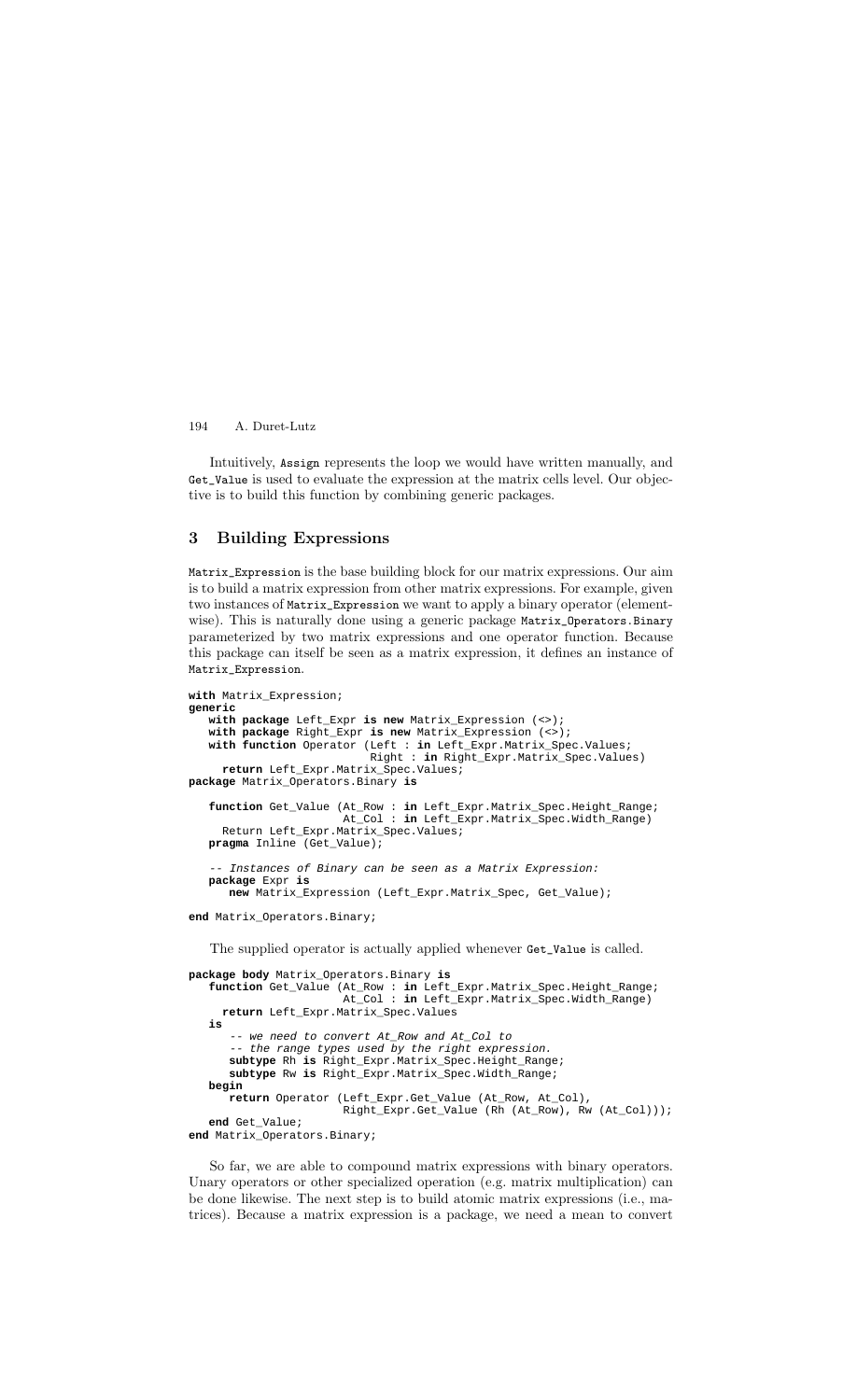a matrix (double array) to a package. This can be done via a generic package which takes the matrix array as a generic parameter.

```
with Matrix_Type;
with Matrix_Expression;
generic
    with package Matrix_Spec is new Matrix_Type (<>);
    Object: in out Matrix_Spec.Array_Type;
    use Matrix_Spec;
package Matrix_Instance is
    -- read values from Object
    function Get_Value (At_Row : in Height_Range;
                        At_Col : in Width_Range) return Values;
    pragma Inline (Get_Value);
    package Expr is new Matrix_Expression (Matrix_Spec, Get_Value);
end Matrix_Instance;
```
We have now all the tools required to build and evaluate an expression. The following code creates the expression Res\_Expr which can be used to compute B\*5+C.

```
declare
       -- the user construct his own matrix type
      type Range3 is range 0 .. 2;
      type Matrix33 is array (Range3, Range3) of Integer;
       -- then he build a specification package for his matrix,
       -- this package will be used later when building high order
      -- operations on matrices.
      package Matrix33_Spec is new Matrix_Type (Values => Integer,
                                                  Height_Range => Range3,
                                                 Width Range => Range3,
                                                  Array_Type => Matrix33);
   -- Define two dummy matrices.
 B : Matrix33 := ((1, 0, 0), (0, 1, 0), (0, 0, 1));
C : Matrix33 := ((0, 1, 0), (0, 0, 1), (1, 0, 0));
   -- Instanciate a package for the B matrix
   -- (we map an object to a package)
   package B_Inst is new Matrix_Instance (Matrix33_Spec, B);
    -- the above package can the be used as a Matrix_Expression,
   -- it defines a Expr subpackage for this purpose.
   package B_Expr renames B_Inst.Expr;
   -- idem with the second matrix
   package C_Inst is new Matrix_Instance (Matrix33_Spec, C);
   package C_Expr renames C_Inst.Expr;
   -- Build the expression B*5
   package B5_Inst is new Scalar_Binary (B_Expr, 5, "*");
   package B5_Expr renames B5_Inst.Expr;
   -- Build the expression B*5+C
   package Res_Inst is new Binary (B5_Expr, C_Expr, "+");
   package Res_Expr renames Res_Inst.Expr;
```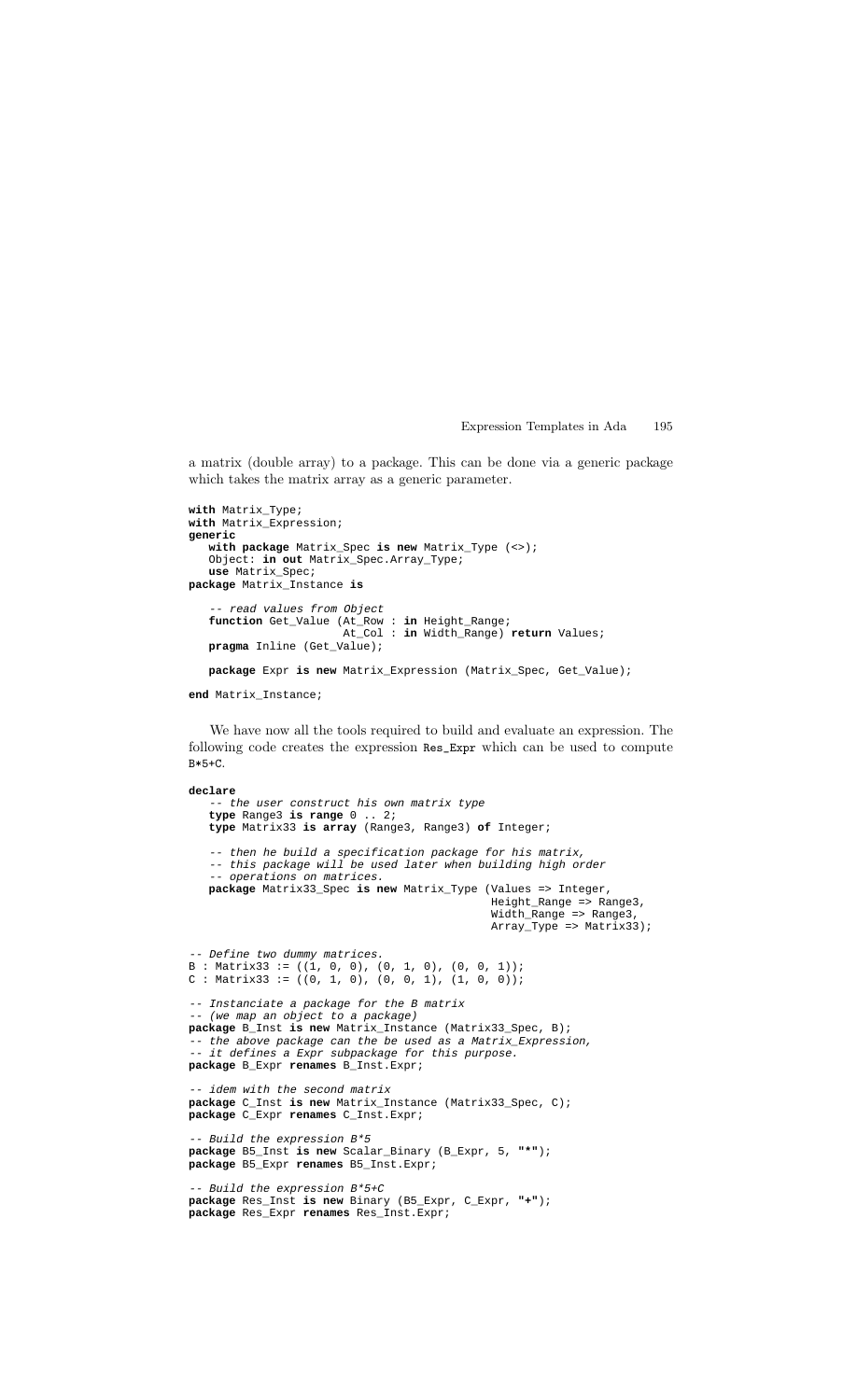<span id="page-5-0"></span>The resulting expression, Res\_Expr can now be assigned to a matrix variable using the Assign function aforementioned. This assignment will actually evaluate the expression.

```
 A : Matrix33; -- where the result will be stored
begin
    [...]
    Res_Expr.Assign (To => A);
end;
```
It is important to note that the B and C matrices can be modified and that successive calls to Res\_Expr.Assign will take these new values into account (this is a consequence of the in out mode used for the Matrix\_Instance.Object parameter). By combining packages, we have built a function which fills a matrix according to the contents of B and C.

As this example shows, a somewhat large programming overhead is required to write an expression as simple as B\*5+C using expression templates. This is to the point that the resulting code seems even more cryptic and less maintainable than the hand-crafted loop. However, it is interesting to see that this technique success in achieving good performance and might therefore be worth to consider in other fields than linear algebra; and as a  $C++$  technique adaptation, it permits some comparison between the two languages for static component oriented programming.

## **4 Benchmark**

Figure [1](#page-6-0) gives the timing of the evaluation of the expression  $Y = A + B + C$ using different size of matrix and different expressions representations.

### **hand-crafted loop**

The expression is computed using a double loop as shown in section [1.](#page-0-0) **package-built expression**

The expression is built using packages, as described in section [3.](#page-3-0)

```
package-built expression (without inline)
```
Same as above, with the  $\text{-fno-inline}$  compiler option added.

### **standard expression**

The expression is evaluated as-is, using the classical OO definition for the operator "+" which generate temporary variables in expressions.

### **abstract expression**

Instead of using packages and signatures, we use tagged types and abstract tagged types (respectively) to build the expression. This correspond to the more classical object-oriented way to represent an expression (e.g. in a parser): Expression is an abstract tagged type which is derived into Addition, Multiplication, etc.

As it can be seen from the results, the timings of the package-built expression are equivalent to those of the hand-crafted version. Both are twice faster than expression computation using temporaries.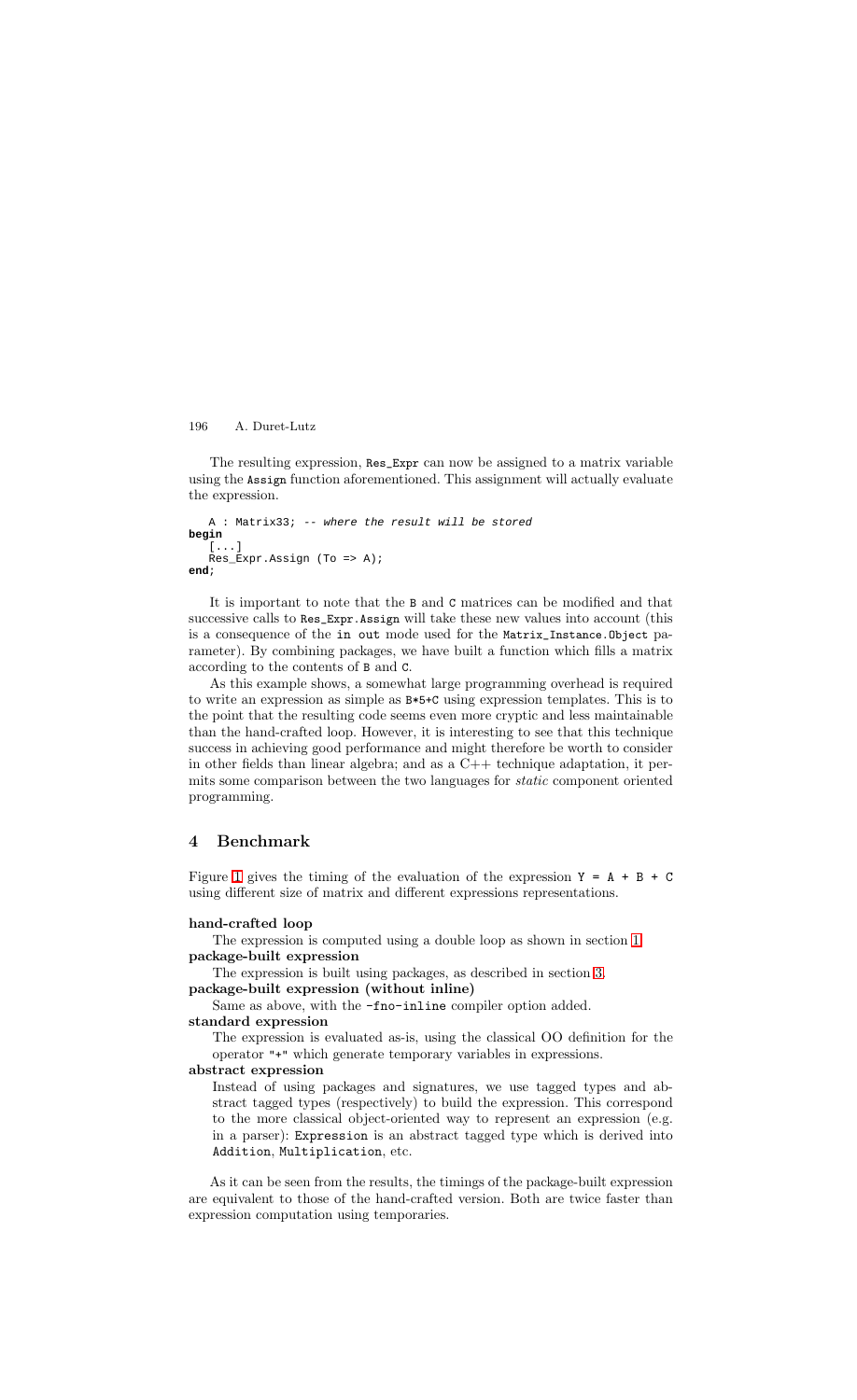<span id="page-6-0"></span>

**Fig. 1.** Time required for the evaluation of expressions of the form  $Y = A + B + C$ The timing account only for the evaluation of the expression, the the building of the expression (when it is needed) is not accounted. The expression was evaluated 100000 times. The code, available from http://www.lrde.epita.fr/download/, was compiled with gnat 3.13p and run on an K6-2 processor. The compiler options used were -gnatfvpnwuwl -03. -fno-inline option.

It is interesting to make a parallel between generic packages and tagged types. Generic packages have instances, as tagged types have, and signatures are the counterparts of abstract tagged types. Expression templates could be built using tagged types more easily, however tagged type suffer two performance loses: they hinder inlining, and add some overhead to handle dispatching calls. The comparison between the abstract expression and the non inlined package-built expression give an idea of that latter overhead. The main speedup obtained by using generics over tagged types is thus due the inlining calls allowed by these formers.

### **5 Critique of Ada**

We have adapted a  $C_{++}$  technique to Ada (the converse is also possible, e.g. mixin inheritance is not well known in  $C_{++}$ ). Such conversion makes it possible to compare both languages and exhibit their weaknesses. Here, we focus on the issues we encountered in our attempts to adapt some  $C++$  techniques to Ada.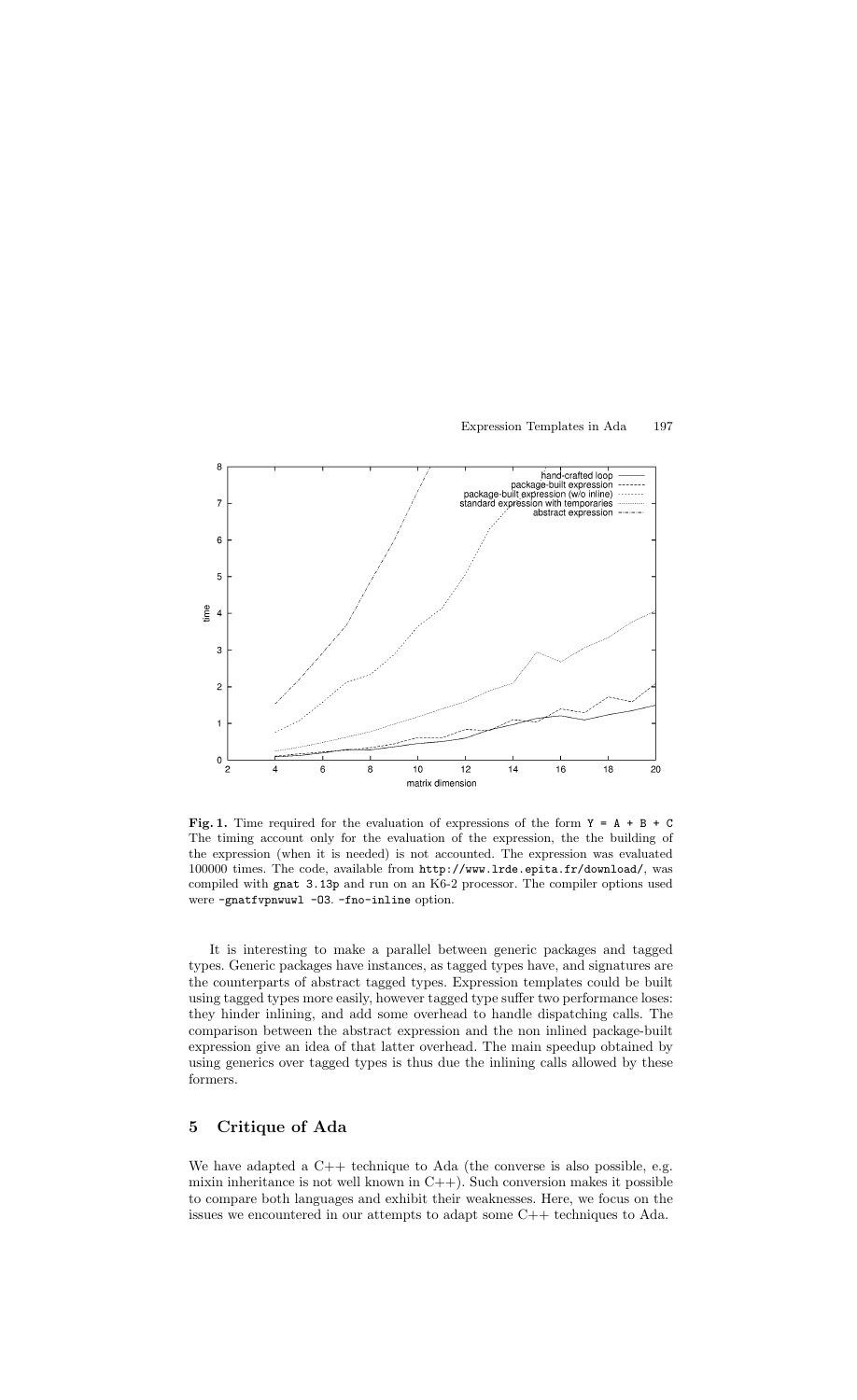#### <span id="page-7-0"></span>**5.1 Implicit Instantiation**

Ada and  $C_{++}$  behave differently with respect to generic entities.  $C_{++}$  templates are instantiated implicitly the first time they are refered to. Ada generics need to be instantiated explicitly. This actually is a source of tediousness when using expression templates.

C++ implicit instantiation, though a source of errors, simplify the expression templates usage because the instantiations to perform are deduced from the expression itself.

#### **5.2 Semantic Analysis**

In  $C_{++}$ , the semantic analysis (and in particular the type checking) of a function or class template is only performed after the template has been instantiated. In Ada, this analysis is done prior to any instantiation: the developer is therefore required to declare all the functions or types used (for instance one cannot use the "+" operator on a parameter type without declaring that this operator actually exists). This is definitely a better behavior because it allows errors to be caught earlier. C++ code can be wrong or make wrong assertions about the parameters, any error will only be revealed when the template is first instantiated, i.e., when it is first used (if it ever is).

The strong typing system of Ada is therefore a real help for the developer of a generic library, for it enforces the expression of requirements: the entities used by a generic package or subprogram must be listed in or deduced from the generic formal parameters list.

However, the difficulties arise when you start to parameterize a generic with several generic packages.

#### **5.3 Additional Constraints on Package Parameters**

The use of generic packages as formal parameters is a really powerful feature as far as generic programming is concerned, because it can factor requirements, allowing to express concepts (something really desired by the  $C++$  generic programming community [\[14,](#page-11-0)[10\]](#page-10-0)). Still, as generic parameters get more complex, the need for constraints between parameters grows.

For instance, though the package Matrix\_Operators.Binary allows to combine two instances of Matrix\_Expression, it does not ensure that these two packages declare matrices of equal dimensions. Accesses to values out of the matrices ranges will throw a Constraint\_Error at run-time, but it would be better to prevent the instantiation of Binary when the two operand-packages are not of equal dimensions, because this can be known at compile-time. Basically we want to ensure that Left\_Expr.Matrix\_Spec.Array\_Type is the same type as Right\_ Expr.Matrix\_Spec.Array\_Type.

One way to constrain two non-limited types parameters to be equal is to require the availability of an equality operator for that type. For example the Matrix\_Operators.Binary parameter list would become as follow.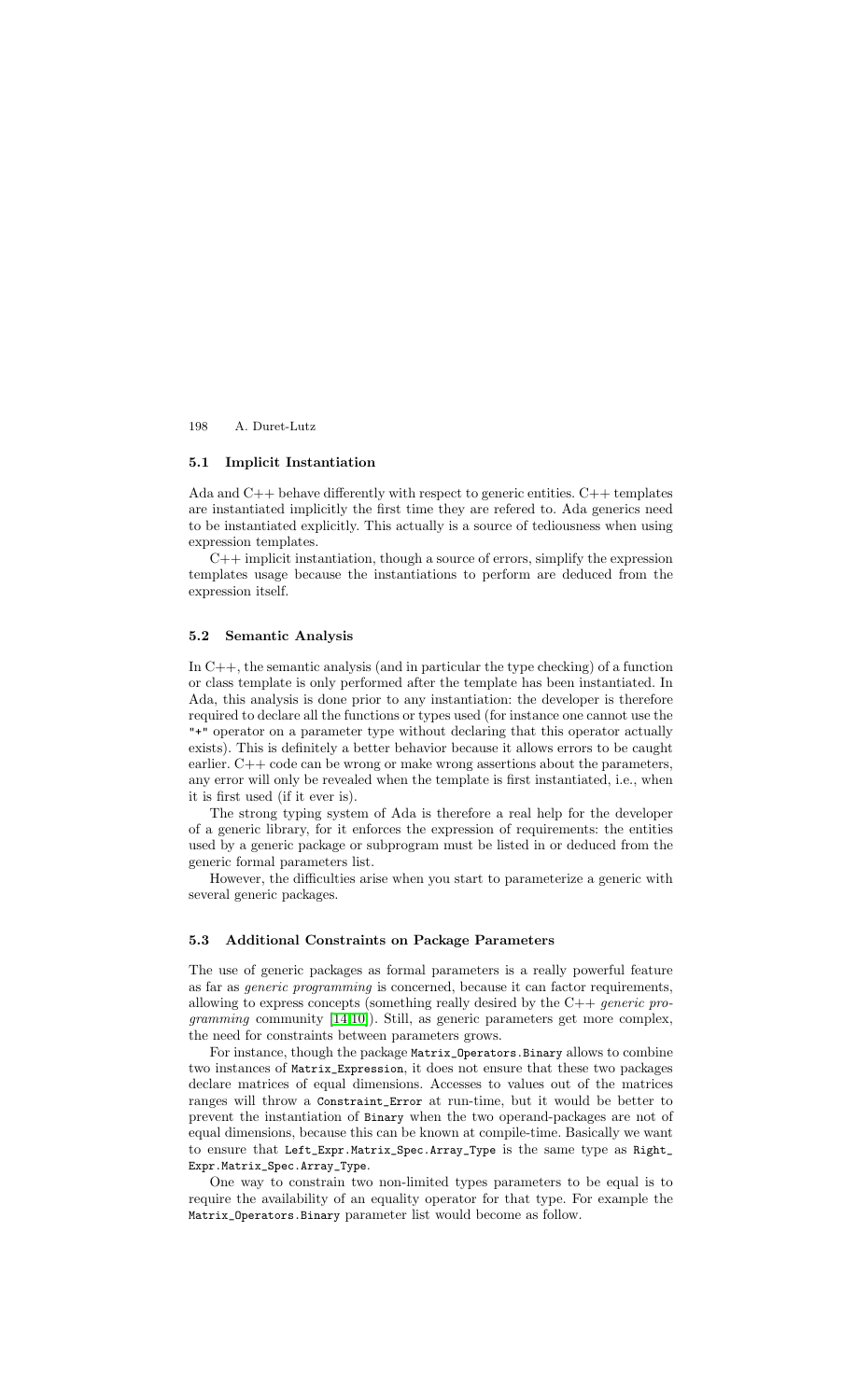```
generic
    with package Left_Expr is new Matrix_Expression (<>);
    with package Right_Expr is new Matrix_Expression (<>);
   with function Operator (Left : in Left_Expr.Matrix_Spec.Values;
                             Right : in Right_Expr.Matrix_Spec.Values)
     return Left_Expr.Matrix_Spec.Values;
    -- constraint
    with function "=" (Left : in Left_Expr.Matrix_Spec.Array_Type;
                       Right : in Right_Expr.Matrix_Spec.Array_Type)
     return Boolean is <>;
[...]
```
If Left\_Expr.Matrix\_Spec.Array\_Type differs from Right\_Expr.Matrix\_Spec. Array\_Type, the "=" function probably does not exists and an instantiation attempt will lead to a compile-time error. Yet, this solution is not perfect: it won't work on limited types, or if the user has defined the checked "=" function. Moreover the compiler is likely to complain about the absence of matching "=", which is not the best error message one would expect. Finally even if, to a certain extent, this can ensure the equality of two types, this does not make this equality explicit: the developer of the body still has two types to deal with and must perform conversion when needed because the compiler is unaware that the two types are equal.

A nice extension to Ada would be the addition of a whole sub-language to allow the expression of such constraints. E.g.

```
generic
    with package Left_Expr is new Matrix_Expression (<>);
    with package Right_Expr is new Matrix_Expression (<>);
    -- constraint (this is NOT Ada 95)
    where Left_Expr.Matrix_Spec.Array_Type
       is Right_Expr.Matrix_Spec.Array_Type;
```
Among the same lines, bounded genericity [\[1\]](#page-10-0) on package parameters of generics would be useful. One doesn't always want to parameterize a generic with a single type of package, but for a whole set of package featuring a common interface: the present solution is to use a signature to express this interface and instantiate this signature in each package, however this is painful and hinder reusability. Being able to qualify formal package parameters with an interface would actually simplify expression templates implementation and usage a lot.

#### **5.4 Template Specialization**

Template specialization is among the most powerful features of  $C_{++}$ , as far as generic programming is concerned. A fairly good number of generic programming techniques and idioms rely on template specialization. Ada does not support it (and this doesn't appear to be a trivial extension), therefore we list below some common use of template specialization in  $C++$  and give hints about how it can be worked around in Ada.

Its primary use is to provide a better implementation of a generic entity for a given set of parameters. For example the minimum of a list can be computed more quickly when the list's elements are booleans, therefore  $C++$  allows you to specialize your min function to the list <br/>bool> case.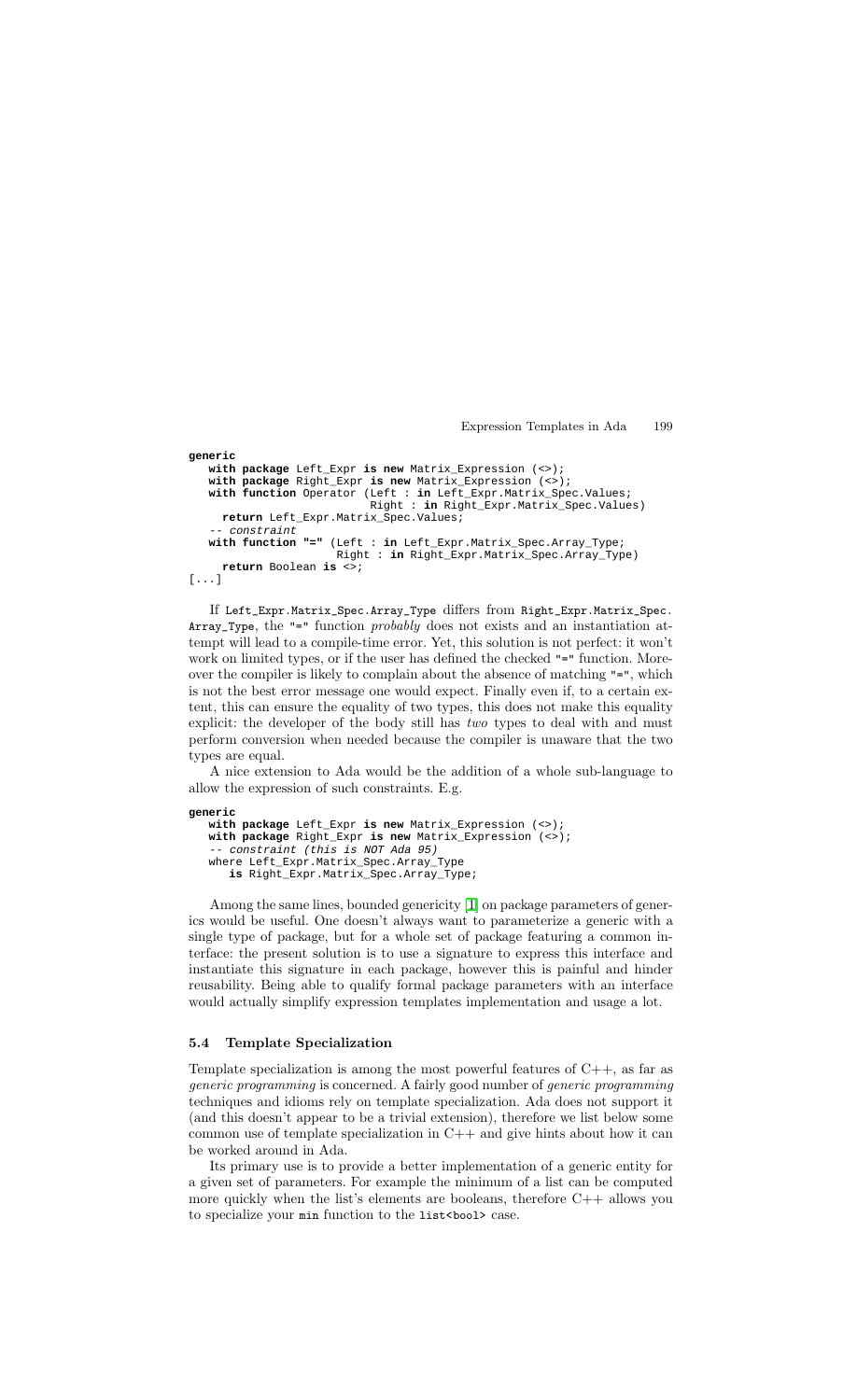```
// generic minimum function for any (non-empty) list
template<typename T>
T min (const std::list<T>& l) {
  T m = std:numeric limits<T>::max (); // maximum value for type T
  for (std::list<T>::const_iterator i = 1.begin(); i != 1.end(); ++i) if (*i < m)
      m = *i; return m;
}
// specialized version for lists of booleans
template<>
bool min (const std::list<bool>& l) {
  for (std::list <b>bool</b>>\n::const_iterator i = 1.begin(); i != 1.end(); +i)if (*i == false) return false;
   return true;
}
```
The  $C++$  user will call  $min$  on a list without special care, and the compiler will implicitly instantiate the more specialized function for that particular kind of list. In Ada, since explicit instantiations are required anyhow, the Ada programmer would write two functions, say Generic\_List\_Min and Bool\_List\_Min, and left to the user the responsibility to choose the best implementation. However, this is not always practical: consider the writing of a generic package which should instantiate a Min function for one of it's type parameters, the appropriate implementation cannot be chosen unless min is actually a generic parameter of that package too.

As far expression templates are concerned, template specialization can be used to perform pattern matching on matrix expressions to call the corresponding  $BLAS<sup>2</sup>$  operations[\[20\]](#page-11-0).

The second common use of template specialization is the building of traits classes [\[13](#page-10-0)[,19\]](#page-11-0): traits classes are kind of static databases built using the type system. numeric\_limits as used in the example above is a traits class defined in the C++ standard, the definitions of its members (e.g.  $max()$ ) are specialized for the different type T available. Traits classes can be seen as an associative arrays between a type, and a signature-like class. Such associative array cannot be done in the Ada type system, therefore the associated signature has to be passed as another generic formal argument by the user.

Last, template specialization allows recurring templates, i.e. templates which instantiate themselves recursively and stop when they reach a specialized case. This is mostly used in meta-programming, where you force the compiler to compute some values at compile-time, or to perform loop unrolling [\[17\]](#page-11-0). Unfortunately, we did not found any work-around for this in Ada.

## **6 Conclusion**

We have tackled the adaptation of expression templates to Ada. While our adaptation addresses one important issue covered by the original technique — the

 $^2$  The  $BLAS$  (Basic Linear Algebra Subprograms) library provide optimized (and non generic) building block for matrix operations.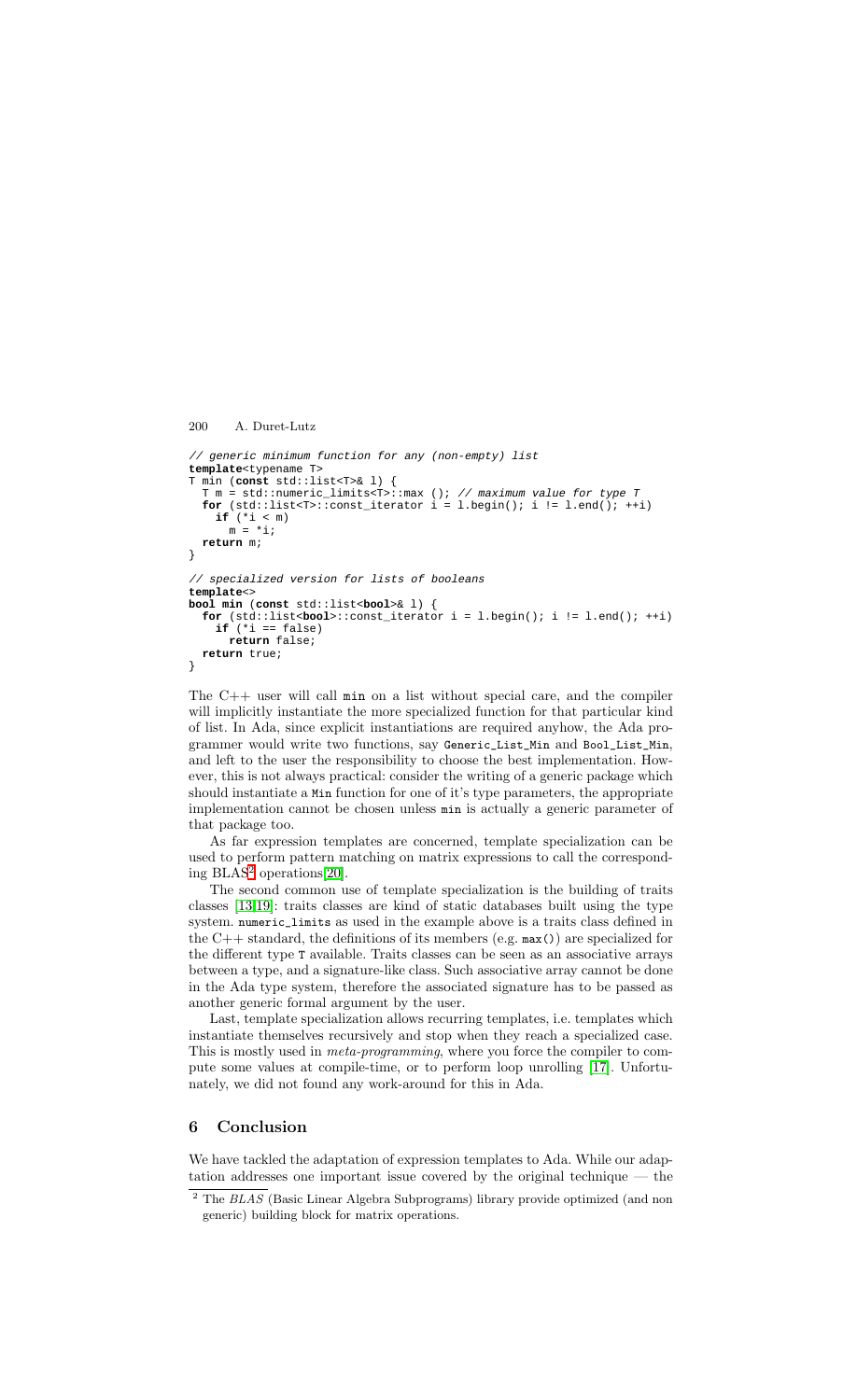<span id="page-10-0"></span>elimination of temporary variables — it is neither as powerful not practicable in Ada as it is in C++ where implicit instantiation makes it invisible to the user.

However, this paper shows one intensive use of the signature construction. This idiom is essential to generic programming, since it allows to work on static abstractions (i.e., abstractions resolved at compile-time, without any run-time cost), and is worth using when both high-order design and performance are required. Most of Gamma's design patterns [6] can be adapted to generic programming using signatures instead of abstract classes. In a previous work [2] we have shown such adaptations in C++; we also did some similar work in Ada, but it is still unpublished.

Last, we have combined packages to build a function (Assign). The small size of the building blocks used in matrix expression make the construction of such function a rather painful process comparatively to writing the same function manually. This technique deserves more experimentation too see how well it can serve in contexts were building blocks are larger.

### **References**

- 1. Luca Cardelli and Peter Wegner. On understanding types, data abstraction, and polymorphism. Computing Surveys, 17(4):471–522, December 1985.
- 2. Alexandre Duret-Lutz, Thierry Géraud, and Akim Demaille. Design patterns for generic programming in C++. In Proceedings of the 6th USENIX Conference on Object-Oriented Technologies and Systems (COOTS'01), San Antonio, Texas, USA, July 2001. To appear.
- 3. Ulfar Erlingsson and Alexander V. Konstantinou. Implementing the C++ Standard Template Library in Ada 95. Technical Report TR96-3, CS Dept., Rensselaer Polytechnic Institute, Troy, NY, January 1996.
- 4. Geoffrey Furnish. Disambiguated glommable expression templates. Computers in Physics,  $11(3):263-269$ , May/June 1997. Republished in [5].
- 5. Geoffrey Furnish. Disambiguated glommable expression templates.  $C++$  report, May 2000.
- 6. Erich Gamma, Richard Helm, Ralph Johnson, and John Vlissides. Design patterns – Elements of reusable object-oriented software. Professional Computing Series. Addison Wesley, 1995.
- 7. Scott W. Haney. Beating the abstraction penalty in C++ using expression templates. Computers in Physics, 10(6):552–557, Nov/Dec 1996.
- 8. Intermetrics, Inc., Cambridge, Massachusetts. Ada 95 Rationale, January 1995.
- 9. Alexander V. Konstantinou, Ulfar Erlingsson, and David R. Musser. Ada standard generic library. source code, 1998.
- 10. Brian McNamara and Yannis Smaragdakis. Static interfaces in C++. In First Workshop on C++ Template Programming, Erfurt, Germany, October 10 2000.
- 11. David R. Musser, editor. Dagstuhl seminar on Generic Programming, SchloßDagstuhl, Wadern, Germany, April-May 1998.
- 12. David R. Musser and Alexandre A. Stepanov. Generic programming projects and open problems. 1998.
- 13. Nathan C. Myers. Traits: a new and useful template technique.  $C++$  Report, 7(5):32–35, June 1995.